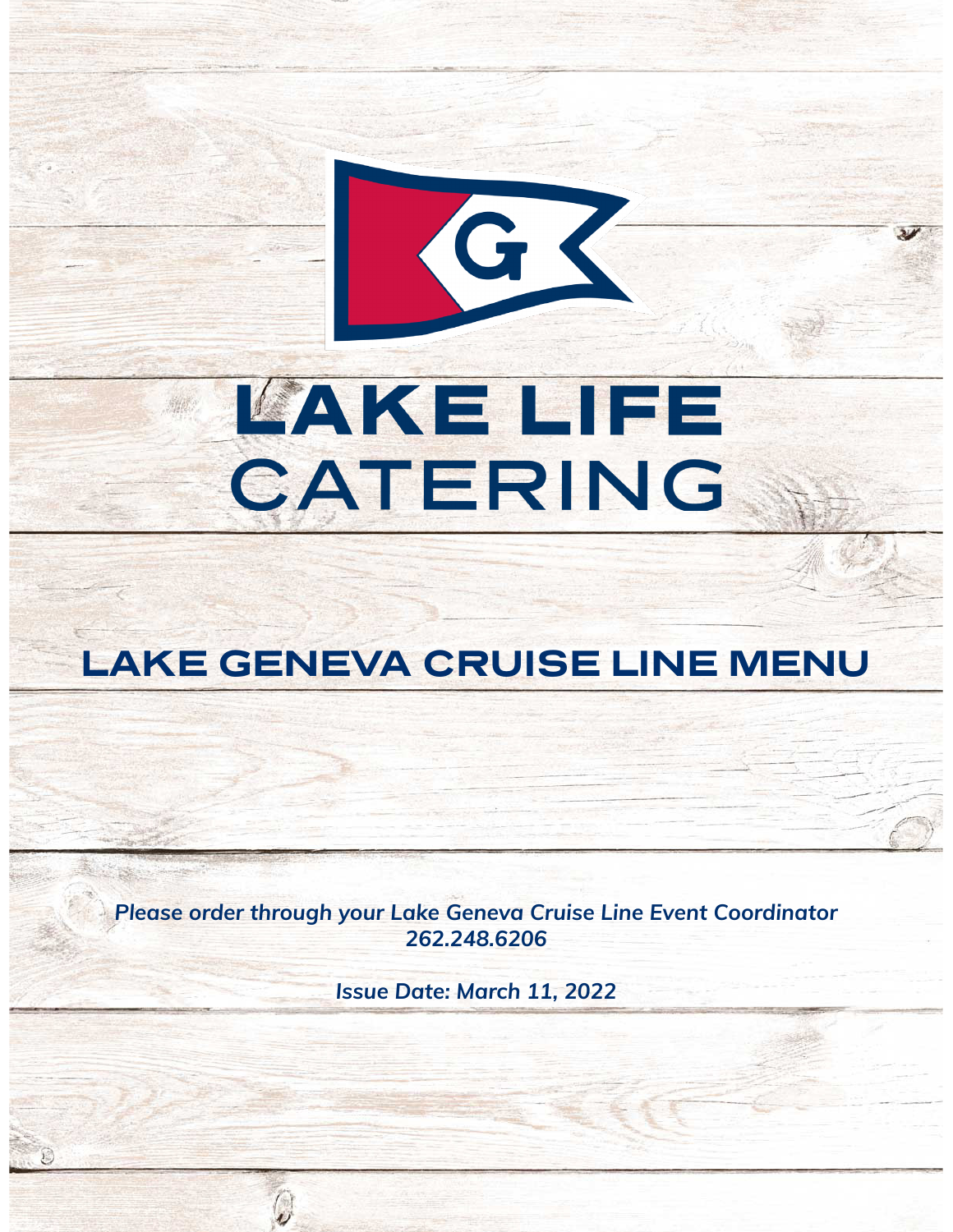## **HORS D'OEUVRE PACKAGES, CARVING STATIONS AND ALA CARTE OPTIONS**

#### **MIX & MINGLE** *25 person packages*

All Mix & Mingle Packages are served with a Vegetable & Dill Dip Platter

THE GENEVA: Select 2 Hot, 2 Cold, 1 Specialty Hors d'oeuvres \$20pp

THE FONTANA: Select 3 Hot, 2 Cold, 1 Specialty Hors d'oeuvres \$25pp

THE BAY: Select 3 Hot, 3 Cold, 2 Specialty Hors d'oeuvres \$35pp

### **BUFFET ENHANCEMENT & CARVING STATIONS**

Enhance any buffet or hors d'oeurvre package by adding one of our carving stations. Priced per person and all stations require a \$150 Chef Fee

*Honey Glazed Ham \$9pp* 

*Dijon Herb Roasted Turkey \$10pp* 

*Roasted Center Cut Pork Loin \$10pp*

*Garlic Crusted Roasted Round of Beef \$11pp*

*Classic Roasted Beef Tenderloin \$24pp*

*All Carving Stations served with Complimenting Sauce and Bakery Rolls*

The below individual hors d'oeurvres can be added, at an additional cost, to any of our designed menus

#### *Cold Hors d'oeuvres - \$3.50pp*

Deviled Eggs Caprese Skewers Pesto Crostini with Goat Cheese and Sundried Tomatoes Smoked Salmon with Cucumber Discs Gorgonzola, Walnut and Pear Bites Creamy Brie and Jam Tartlets Door County Cherry and Goat Cheese Tarts Watermelon and Goat Cheese Skewers (seasonal) Beef Crostini w/ Cranberry Horseradish Crème

#### *Hot Hors d'oeuvres - \$4.50pp*

Spinach & Cheese Stuffed Mushrooms Lake Life BBQ Meatballs Bacon Wrapped Water Chestnuts Pretzel Bites with Beer Cheese Sauce Miniature Chicken Cordon Bleu Bacon and Caramelized Onion Tarts Buffalo & Bleu Cheese Chicken Bites Chicken and Vegetable Pot-Stickers Spinach & Artichoke Stuffed Wontons

#### *Specialty Hors d'oeuvres - \$6.50pp*

Mini Crab Cakes Boiled Shrimp and Cocktail Sauce Beer Braised Brisket and Mac & Cheese Skewer Cajun Lobster Salad Bite

Brat & Beer Shot with Cheese Curd and Pretzel Bite Mini Deluxe Beef Wellington Bloody Mary Shrimp Shot Raspberry and Brie En Croute

*NOTICE: The consumption of raw or undercooked eggs, meat, poultry, seafood or shellfish may increase your risk of food borne illness. 23% Service Charge, 5.5% WI State Tax and any venue service fees will be added to your Final Invoice.*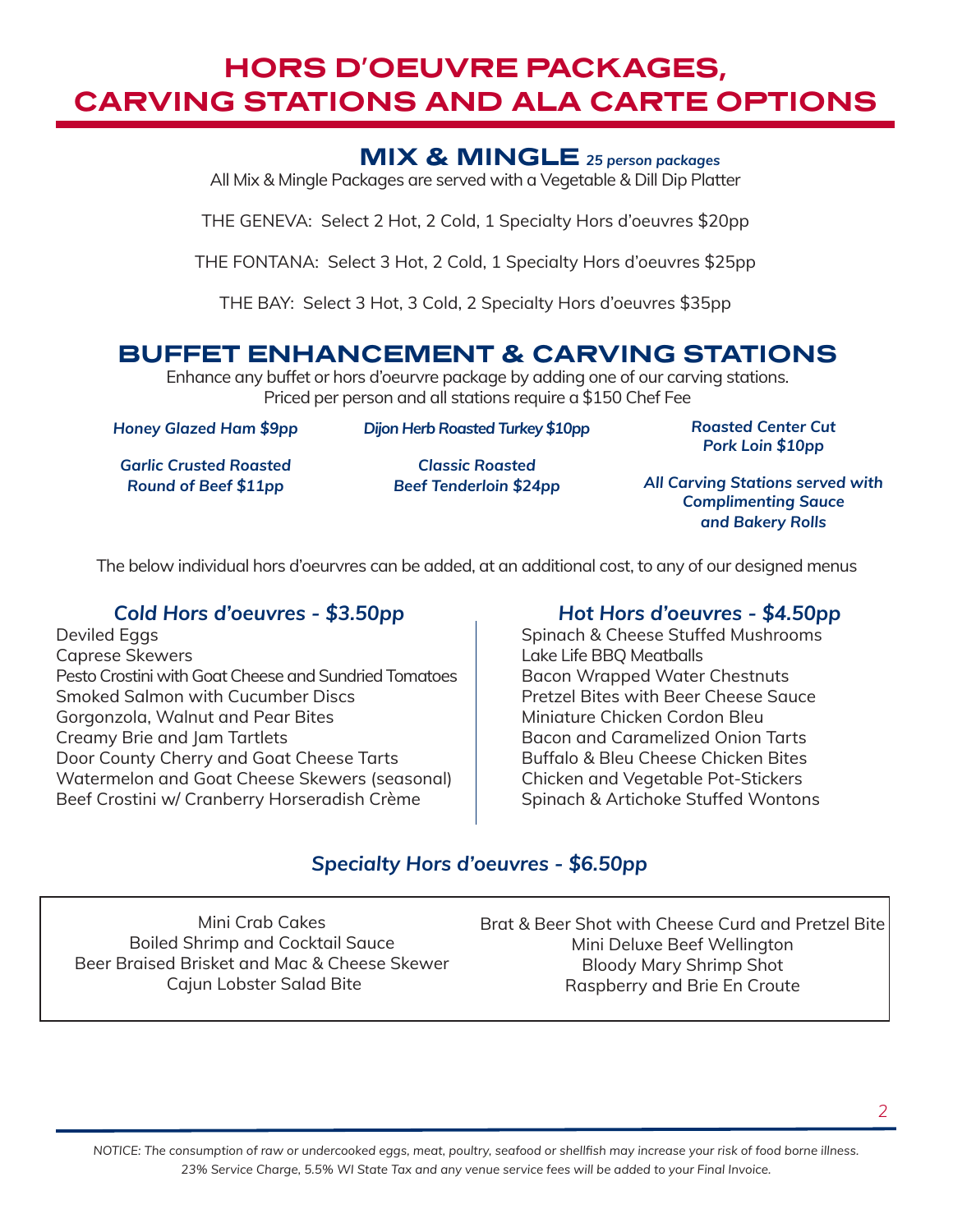## **ALA CARTE MENU**

*Great for dropoff or an easy add-on for any menu plan.*

*HOMEMADE CHIPS and DIP*

Hand sliced and fried daily. Served with a slightly smoky roasted onion dip Serves 10 *\$40*

#### *LAKE LIFE GUACAMOLE DIP*

Fresh Avocado, Jalapeno, Cilantro and Lime Juice. Served with Fresh Tortilla Chips Serves 10 *\$46* 

#### *GENEVA SUMMER SALAD*

Fresh Mixed Greens with Dried Cranberries, Candied Walnuts, Fresh Berries, Roasted Corn and Feta Cheese. Served with Citrus Herb Vinaigrette Serves 10 *\$44*

#### *FRESH FRUIT PRESENTATION*

A Selection of the Season's Freshest Fruit, Melon, and Citrus Offerings Serves 10 *\$75 (seasonal)*

#### *SIGNATURE ROASTED BEEF TENDERLOIN PLATTER*

Herb Crusted Whole Beef Tenderloin roasted to Medium Rare and Sliced; served with Creamy Horseradish Sauce, Dijon Caramelized Onion Sauce, Fresh Arugula Garnish and Rolls Average 10 servings *\$275*

#### *ROASTED COLOSSAL SHRIMP*

Served with Classic Cocktail Sauce and Fresh Lemon Wheels Serves 10 *\$95* 

#### *SUMMER CHICKEN SALAD*

All white meat Chicken Salad seasoned with Olive Oil, Lemon and Herbs. Served on Croissants and topped with Arugula Serves 10 *\$62*

#### *MEDITERRANEAN VEGETABLE DISPLAY*

Homemade Hummus with Pita Bread Points, Carrot Sticks, Celery Sticks and Cucumber Chips. Also included are Roasted Brussel Sprouts, Roasted Asparagus, Roasted Mushrooms and a Creamy Mediterranean Dip Serves 10 *\$58*

#### *CHEF'S CHARCUTERIE BOARD*

A Selection of Sharp Cheeses, Thin Shaved Italian Specialty Meats, Seasonal Fruit, Speciality Olives and Nuts. Served with a selection of Signature Crackers Serves 10 *\$125*

#### *WISCONSIN CHEESES and SAUSAGE BOARD*

A Selection of Wisconsin's Best Cheeses and Sausages, Mustards and Cranberry Chutney. Served with a selection of Signature Crackers Serves 10 *\$75*

#### *SWEET POTATO CRISPS*

Served with a Lake Life Bleu Cheese and Cranberry Spread Serves 10 *\$44* 

#### *DUET TRAY OF BAGUETTE CRISPS*

Served with Tomato Bruschetta and Garlic Herb Cheese Spread Serves 10 *\$46*

*NOTICE: The consumption of raw or undercooked eggs, meat, poultry, seafood or shellfish may increase your risk of food borne illness. 23% Service Charge, 5.5% WI State Tax and any venue service fees will be added to your Final Invoice.*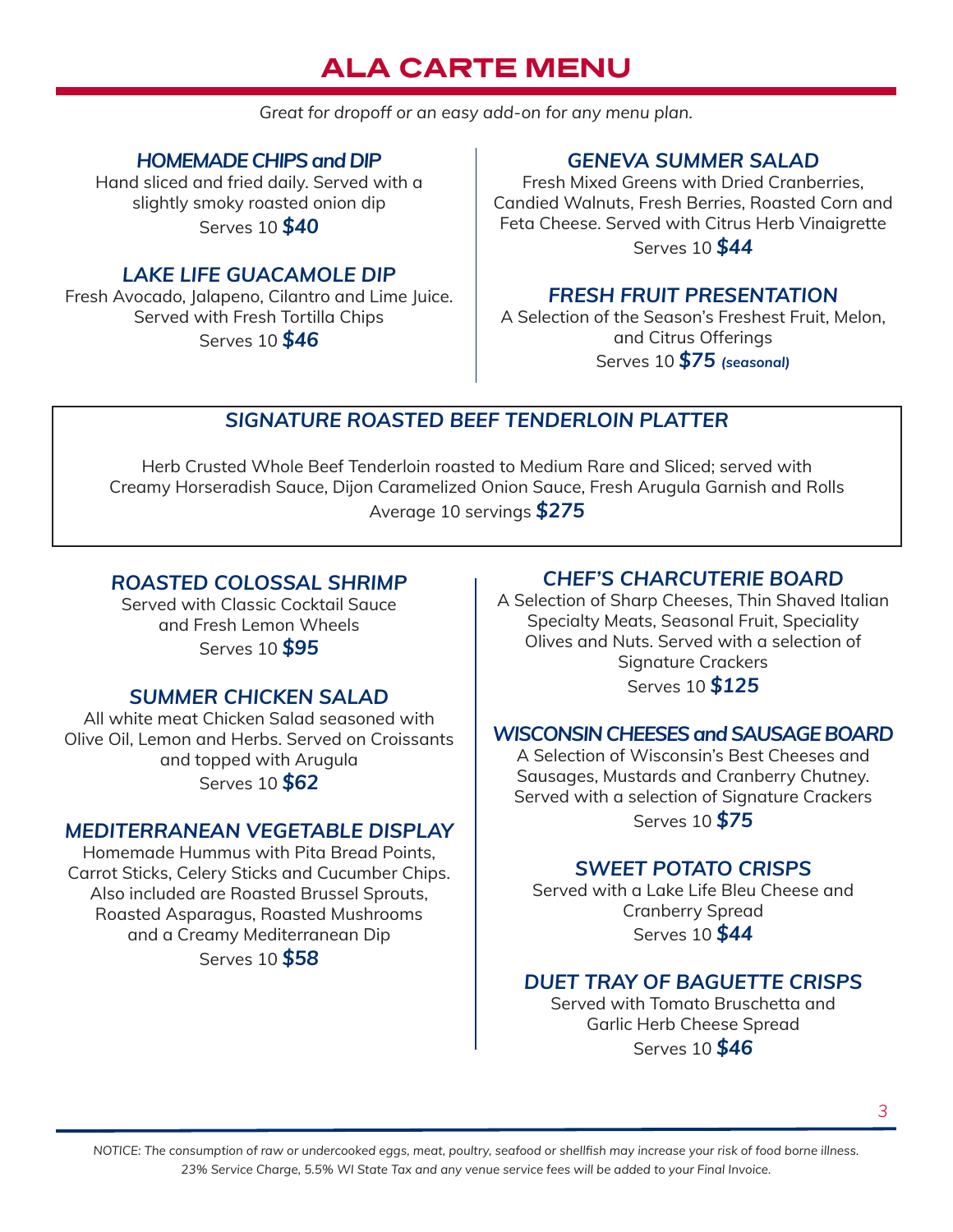## **AT THE LAKE BUFFETS**

Lake Life Buffets are priced per person and accompanied with buffet equipment and servingware, *table linens and decor, silverware, china or bamboo flatware and cloth or disposable napkins.* **-Add Turtle Brownies and Lemon Bars to any Buffet for \$3 per person-**

#### *Surf's Up Brunch \$27 25 person minimum*

Bourbon French Toast Bread Pudding with Bananas - Bacon & Swiss Frittatas - Vegetable Egg Casserole Mini Ham and Cheese Sliders - Seasonal Fresh Fruit - Granola, Yogurt and Berry Presentation Selection of Breakfast Sweets: Bakery Fresh Wisconsin Kringle and Assorted Danish

#### *That's A Wrap \$24 10 person minimum*

"Lake Life" Signature Green Salad Homemade 290 Chips Seasonal Fresh Fruit **Choose three varieties of our delicious wraps:**

- Chicken Caesar
- Roast Beef and Cheddar with Horseradish Cream
- Turkey and Swiss with Bacon
- Summer Chicken Salad
- Signature Vegetarian

#### *A Sailor's Delight \$29 10 person minimum*

Fresh Arugula Salad Tortilla Chips and Mango Salsa Tortellini Pesto and Tomato Pasta Salad Seasonal Fresh Fruit **Three Assorted Sliders:** Beef Tenderloin: Slow Roasted sliced thin, topped with

Caramelized Onions and Horesradish Sauce

 Turkey: Deli sliced thin, topped with Cheddar Cheese and Cranberry Bacon Jam

 Caprese: Fresh Mozzarella and Tomato slices layered with Pesto Mayonnaise

#### *Lake Life Buffet \$38 25 person minimum*

Fresh Arugula Salad Carved Roasted New York Strip Loin with assorted Condiments Grilled Boneless Chicken Breast with Madeira Sauce Pasta Casserole with Asparagus and Goat Cheese Seasonal Vegetables Garlic and Tarragon Roasted Potatoes Bakery Rolls and Butter \*\$150 Chef fee required with Carving Station

#### *Midwest Cookout \$27 25 person minimum*

"Lake Life" Signature Green Salad Homemade 290 Chips Seasonal Fresh Fruit Signature Mac and Cheese Creamy Cole Slaw Pulled Pork with Classic BBQ Sauce Wisconsin Brats, marinated with Beer and Onions Chicken Sliders, breaded with 290 slider sauce Bakery Buns and Condiments

#### *Chicago Meets Wisconsin \$34 25 person minimum*

Italian Green Salad Chicago Hot Dog Skewer Bites Petite Chicago Beef Sandwiches Beer Braised Brat on a Pretzel Bun Brie and Cranberry Tarts Cheese and Sausage Board Salmon Spread with Cucumbers and Crackers

#### *Italian Countryside \$32 25 person minimum*

Caesar Salad Caprese Salad with Balsamic Glaze and Extra Virgin Olive Oil Basil Marinara Pasta with Meatballs Chicken Piccata Pesto Pasta Seasonal Chef's Choice Vegetable Garlic Breadsticks and Sliced French Bread

#### *Southern Style \$37 25 person minimum*

*4*

"Lake Life" Signature Green Salad Slow Cooked Beef Brisket Beer & BBQ Braised Boneless Chicken Thighs Signature Mac and Cheese Creamy Coleslaw Southern Corn Casserole Baked Cornbread with Honey Butter

#### *The Matriark \$63*

Available for groups of 10 or more, with increases in increments of 5

Homemade PIER 290 Chips and Onion Dip - Greek Salad - Roasted and Fresh Vegetables with Hummus **Pre-Carved Beef Tenderloin**, served room temperature with a selection of sauces and petite rolls Chef's Chartcuterie Board - Roasted Jumbo Shrimp with Bloody Mary infused cocktail sauce

**Add-on**: Lemon Basil Roasted side of Fresh Salmon, served room temperature \$9pp, 10 person minimum

*NOTICE: The consumption of raw or undercooked eggs, meat, poultry, seafood or shellfish may increase your risk of food borne illness. 23% Service Charge, 5.5% WI State Tax and any venue service fees will be added to your Final Invoice.*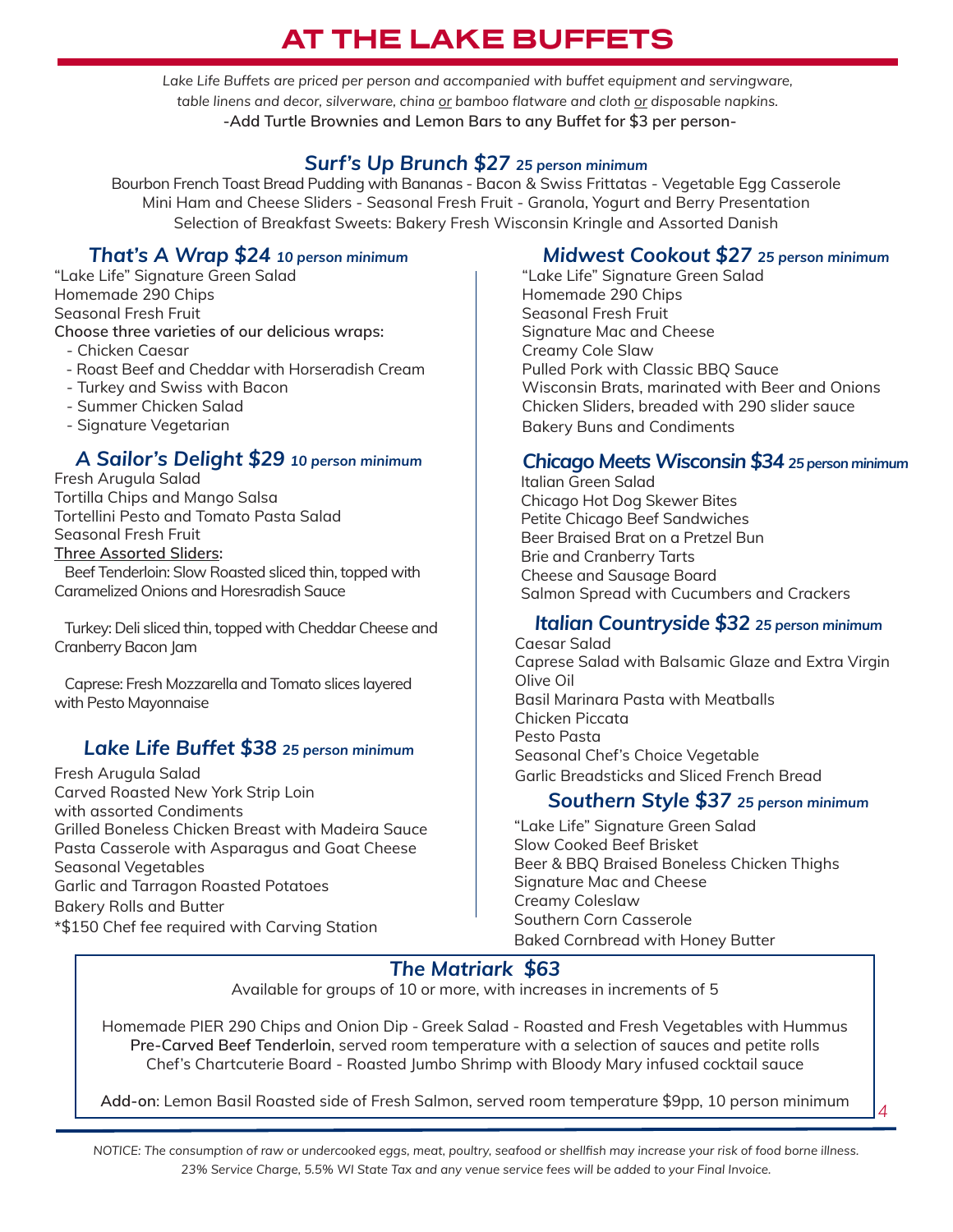## **SUBSTITUTION OPTIONS AND DESSERTS**

*\$ items indicate a specialty product upcharge*

#### *Salads*

*Caesar Salad - Crisp Romaine, Shaved Parmesan, Pepper, Caesar Dressing and Crisp Seasoned Croutons*

*Italian Green Salad - Mixed Greens, Fresh Tomatoes, Red Onion, Black Olives, Pepper Rings, Parmesan Cheese, Croutons and Zesty Herb Vinaigrette*

*Caprese Salad (seasonal)* \$2 *- Fresh Sliced Tomatoes layered with Fresh Mozzarella Slices. Topped with Parmesan Crisps, Basil Oil and Balsamic Glaze*

*Greek Salad* \$2 *- Crisp Romaine Lettuce, Baby Spinach, Fresh Tomatoes, Peppers, Kalamata Olives, Cucumbers, Artichoke Hearts and Feta Cheese. Tossed with Herb Vinaigrette*

*Lake Life Signature Green Salad* \$2 *- Spring Mix Lettuce, Fresh Berries, Mandarin Oranges, Carmelized Nuts, Dried Apricots and Shaved Parmesan Cheese. Tossed with our Signature Berry Vinaigrette*

*Arugula Beet Salad* \$3 *- Arugula Lettuce, Sliced Beets, Fresh Shaved Fennel, Toasted Almonds and Feta Cheese. Served with Balsamic Glaze* 

#### *Starches*

Wild Rice Pilaf Classic Russet Mashed Potatoes Garlic Smashed Yukon Gold Potatoes Couscous with Quinoa Blend Garlic & Tarragon Roasted Potatoes

#### *Vegetables*

*Fresh Green Beans Roasted Corn with Basil Butter Roasted Carrots Southern Corn Casserole Seasonal Vegetable Blend Roasted Brussel Sprouts mixed with Dried Cranberries* \$2

#### *Desserts*

Chef's Choice Assorted Mini Desserts \$7pp Turtle Brownies and Lemon Bars \$5pp Assorted Cookies \$3pp

#### *Boxed Kid's Meals*

Chicken Tenders, Mac & Cheese Cup, Carrot Sticks and Fresh Fruit (ages 4-12) \$12pp

#### *Classic Coffee Station* \$3pp

## **SPECIALIZATION**

Don't see what you want? Would you like a little more flare?

Work with Chef Michael Lavin to customize your event. A custom menu fee of \$500 will be added to your event invoice for product sourcing and custom preparation.

For additional menu information, please contact michael.lavin@gagemarine.com